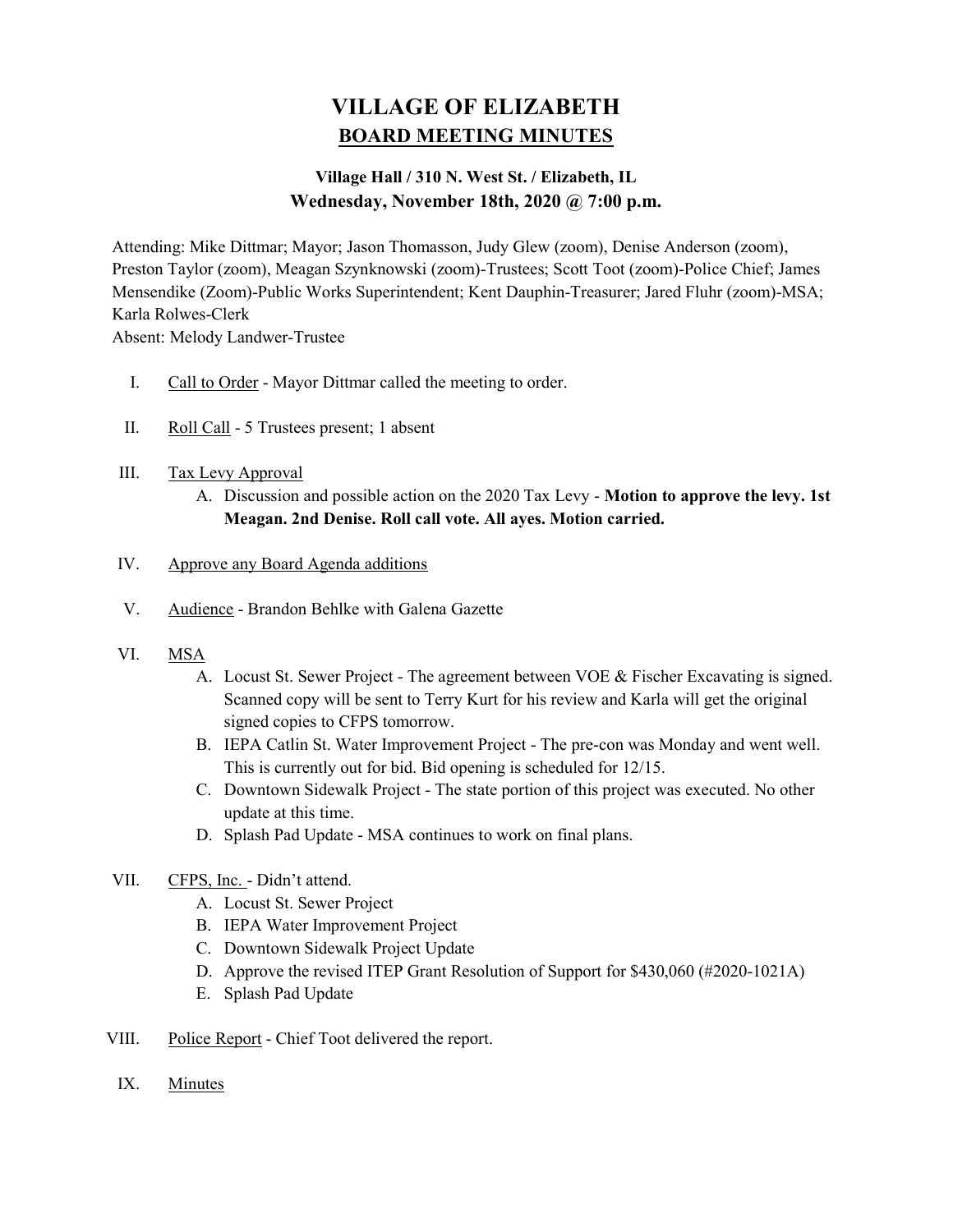- A. Regular / October 2020 Motion to approve the minutes. 1st Judy. 2nd Denise. All ayes. Motion carried.
- B. Special Board Meeting 11/7/20 Motion to approve the minutes. 1st Denise. 2nd Judy. All ayes. Motion carried.
- X. Consent Agenda Motion to approve all consent items. 1st Preston. 2nd Judy. Roll call vote. All ayes. Motion carried.
	- A. Approve the agreement with CFPS for Grant Write Agreement for ITEP Phase 2 (\$3,500)
	- B. Approve the USDA reimbursement draw of \$14,272.70 for the Locust St. Sewer Project
	- C. Approve Lyle Eaton to survey Bruce Streicher's property for up to 1,000
	- D. Approve spending up to \$25,000 for the wall and drain repairs on Washington St. in front of Ries & Lamkin houses
	- E. Approve purchasing up to 4 touch free paper towel dispensers for building restrooms (\$60/each)

#### XI. Finances

- A. Treasurer's Report Kent delivered the report
- B. Payment of Bills Motion to pay the bills. 1st Jason. 2nd Meagan. Roll call vote. All ayes. Motion carried.
- C. Budget Quarterly meeting was held prior to this meeting.

## XII. Committee Reports

- A. Public Works
- B. Administrative
- C. Economic Development

#### XIII. Attorney Comments

- A. Update on IDOT Hwy 20 Maintenance agreement No update
- B. Discussion and possible action to amend Ordinance 4-7-8 (hotel/motel tax requirements on all rentals) - Motion to approve the amended Ordinance. 1st Jason. 2nd Judy. Roll call vote. All ayes. Motion carried.
- XIV. Old Business (Other than Committee Mtg Minutes/Consent Agenda)
	- A. Apple River Fort annexation update No update
	- B. TIF Extension update Mayor Dittmar continues to pursue the remaining taxing bodies for their letter of support.
- XV. New Business (Other than Committee Mtg Minutes/Consent Agenda)
	- A. 2021 Meeting dates Motion to approve. 1st Preston. 2nd Judy. All ayes. Motion carried.
	- B. Discussion on Fire Department TIF project It was discussed that possibly using BDD funds for this (generator) would work as well. Will discuss more when the application is received.